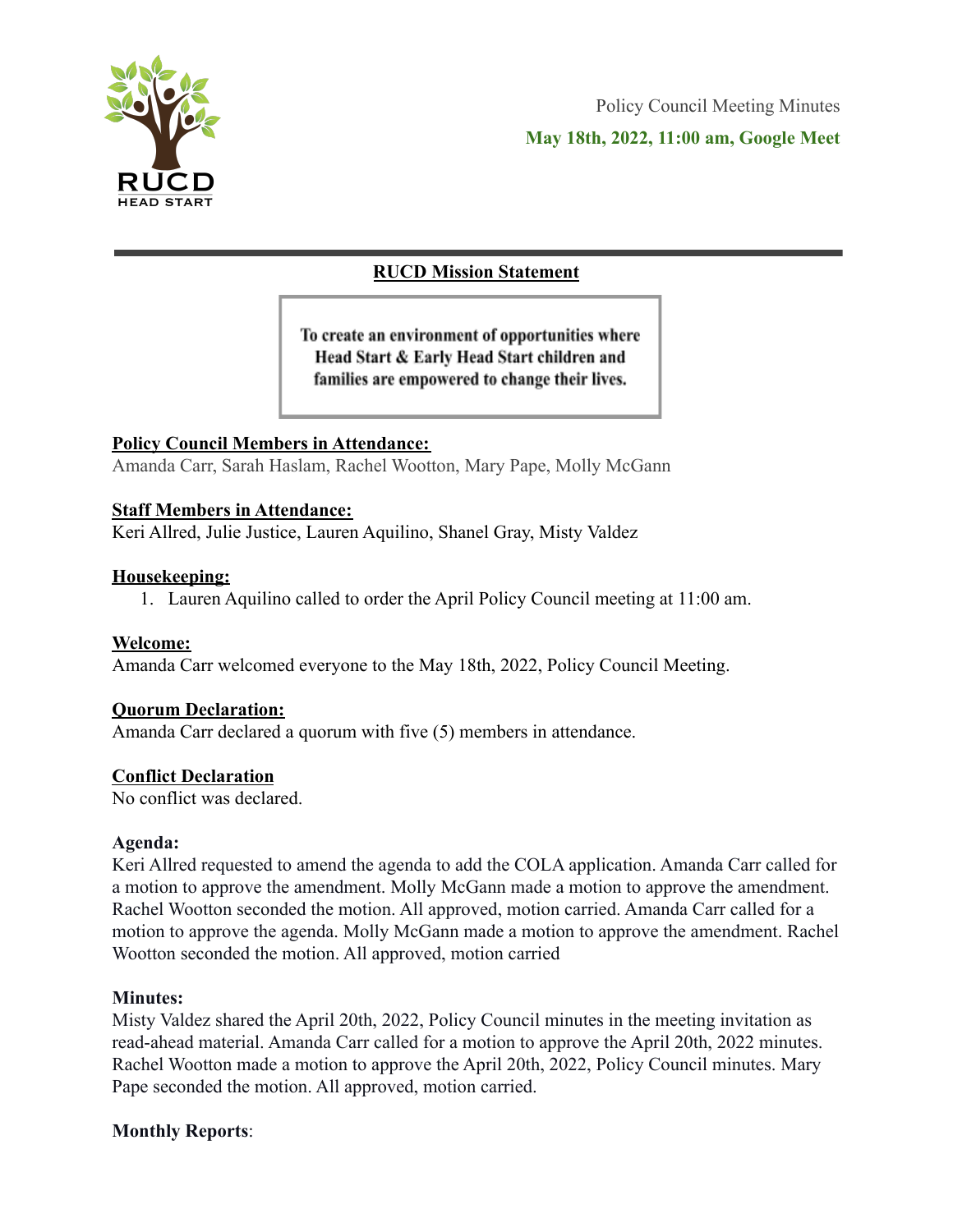Shanel Gray reviewed the education reports. Julie Justice reviewed the enrollment and comprehensive services reports. There was discussion around enrollment and attendance data. Lauren Aquilino reviewed the parent engagement report. Keri Allred reviewed the fiscal reports and answered a question about in-kind relative to classroom/caseload size. Amanda Carr called for a motion to approve the April monthly reports. Rachel Wootton made a motion to approve the April monthly reports. Mary Pape seconded the motion. All approved, motion carried.

#### **Agenda Items:**

#### **Cost of Living Adjustment (COLA) application and Quality Improvement (QI)**

Keri Allred presented the COLA information that RUCD received at the beginning of May and is due June 1st. RUCD will need Policy Council approval and the Board of Director's approval. The COLA increase for Fiscal Year 22 is 2.28% above funding for Fiscal Year 21. She further stated that RUCD will always add more to that increase and proposed that instead of a 2.28%, RUCD proposes a 3% increase to make an increased impact on staff wages and help retain staff. After the cost of living raise, the remainder is proposed to be added to fringe benefits.

Keri then presented the Quality Improvement application. Keri proposed to use the QI funds for building upgrades. The program would receive \$21,549 each year through QI funds. Lauren asked how RUCD would determine where the money would be distributed and prioritize building needs. Keri explained that the first priority is health and safety. The second priority would be capital outlay plans that would cover items that need to be regularly replaced, such as appliances or roofs. The third priority would be staff requests for upgrades. The final priority would be when management staff visits a center and determines what repairs are needed. Rachel Wootton asked if RUCD would try to spread the money out to all the locations because that amount might not allow for upgrades at all sites. Keri explained that some priority is given based on the age of the building, upgrades that have already been made, and current conditions. Molly McGann made a motion to approve the COLA and QI applications as discussed. Rachel Wootton seconded the motion. All approved, motion carried.

#### **Five Year Goals; Goal Two**

Julie and Shanel presented goal two of increasing parent engagement regarding preventative health care and nutrition. Rachel observed that all the data might not be getting captured. Moab shows no social media posts, and she stated she has seen health care posts. Julie asked the council for feedback on the best way to receive health updates about their children. Text and email were stated as the preferred method to receive information with an in-person reminder. Shanel explained that the objective to increase community involvement to engage the children in physical activity has low numbers for the school year because of the restriction on visitors due to COVID.

#### **OHS Memorandum: Head Start Categorical Eligibility for Families Eligible for the Supplemental Nutrition Assistance Program (SNAP)**

Julie presented the memorandum by the Office of Head Start to include SNAP benefits as a category for families to qualify for Head Start services. Lauren asked if applying families are receiving public assistance for one child, does that automatically allow the other children to qualify under public assistance. Julie explained that if the family receives Supplemental Security Income, they will qualify. If they receive Social Security Income, that would be counted as household income.

#### **Procedure FCP 2 Eligibility Determination and Selection Criteria for Enrollment**